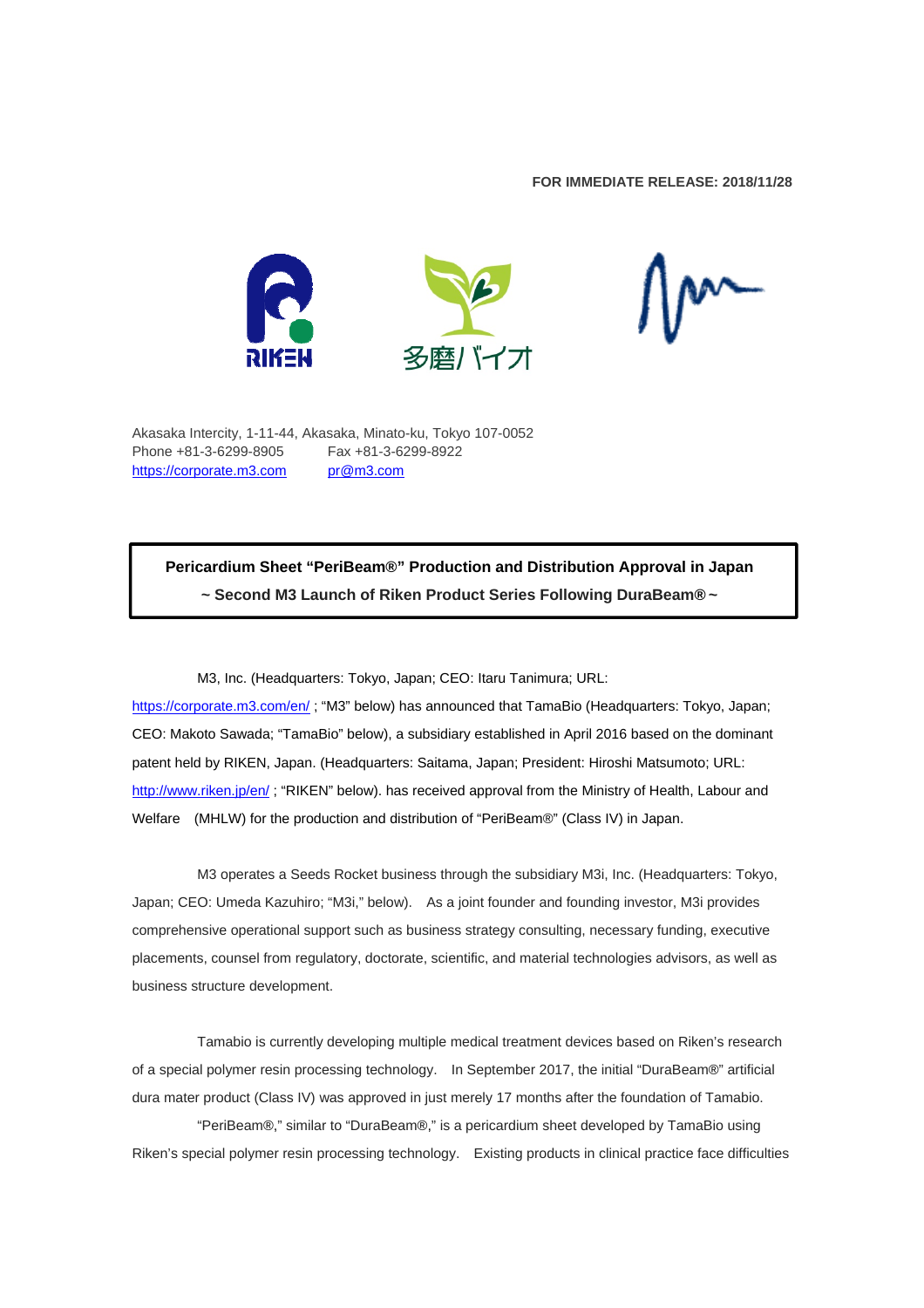such as adhesion and calcification upon long-term use that lead to adverse events. "PeriBeam®" was designed based upon direct input from heart surgeons, and is expected to overcome the majority existing clinical issues due to its high biocompatibility, limited risk of adhesion to other organs, and minimal time for abrasion upon re-operation.

TamaBio aims to further continue acquiring approvals not only in Japan, but also across overseas markets. Following the artificial dura mater and pericardium sheet, development plans of artificial organs are also under way.

Through the M3i Seeds Rocket Business initiatives, M3 will endeavor to fill global Unmet Medical Needs (medical needs of patients with currently un-curable diseases) with least delay, to produce pharmaceutical, device, and regenerative products that are truly beneficial for patients, by supporting the development of an ecosystem for local and global medical venture companies.



# ■ **"PeriBeam®" Utilization Image**

Photo: PeriBeam® pericardium implantation dissection (pig) Boxed Area: Implantation area after 2months, facing specially treated surface side *Neointimal formation observed covering entire area of specially treated surface with assimilation to neighboring cells* 

■ Total Domestic Addressable Market

Estimated annual number of heart surgeries: 64,453 cases (Thoracic and cardiovascular surgery in Japan during 2014)

% applicable for PeriBeam® (ref: TamaBio research) : 17% or 11,300 cases annually